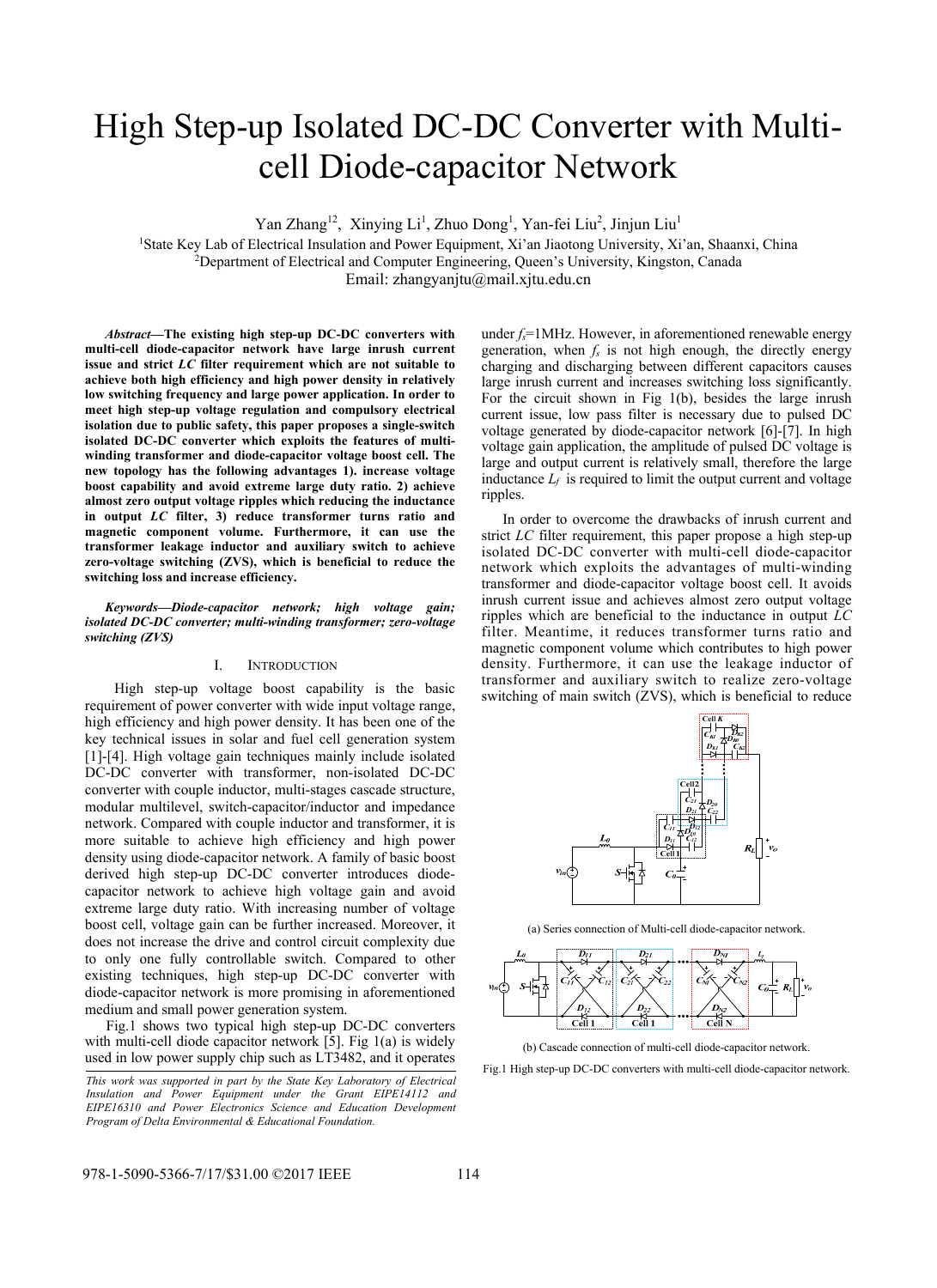the switching loss and increase efficiency. Section II describes the basic operation principle. Section III provides an active clamp main circuit to realize zero-voltage switching (ZVS) of the main switch and auxiliary switch. Finally, simulation results verify the theoretical analysis and advantages of the new topology.

## II. OPERATION PRINCIPLE OF HIGH STEP-UP ISOLATED DC-DC CONVERTER WITH MULTI-CELL DIODE-CAPACITOR **NETWORK**

Fig.2 shows one of the basic voltage boost cell: two-port diode-capacitor network. When *D11* and *D12* are forward bias, *C11* and *C12* are connected in parallel and the terminal voltage meets:

$$
v_2 = v_{C_{11}} = v_{C_{12}} = v_1 \tag{1}
$$

When  $D_{11}$  and  $D_{12}$  are reversed blocked,  $C_{11}$  and  $C_{12}$  are connected in series and the terminal voltage meets:



Fig.2 Basic diode-capacitor voltage boost cell.

Therefore, the *LC* filer is added in the output side to obtain the constant DC voltage.

Fig.3 shows the proposed high step-up isolated DC-DC converter with two-cell diode-capacitor network. The transformer can be equivalent as ideal transformer in parallel connection of magnetic inductor  $L_m$  and then in series connection of leakage inductor  $L_k$ . The first winding in the secondary side of transformer is connected to one two-port diode-capacitor cell in normal polarity and the second winding is connected to another two-port diode-capacitor cell in reversed polarity. The output of two diode-capacitor cells is connected in series to achieve high voltage gain with essential *LC* filter.



Fig.3 High step-up isolated DC-DC converter with two-cell diode-capacitor network.

For simple analysis, it is assumed that *Lm* is large enough  $(L_k \ll L_m)$  and  $i_{Lm}$  is continuous conduction. The detailed operation principles are described as follows:

During *S*=ON interval, DC source charges the primary side of transformer. The magnetizing current *iLm* is increasing linearly by ignoring the influence of leakage inductance *Lk*. The transformer primary side voltage  $v_p$  and secondary side voltage *vs1*, *vs2* meets:

$$
L_m \frac{di_{Lm}}{dt} = v_{p(S=ON)} \approx V_{dc}
$$
 (3)

$$
v_{s1(S=ON)} \approx \frac{n_1}{n_0} V_{dc}
$$
 (4)

$$
v_{s2(S=ON)} \approx -\frac{n_2}{n_0} V_{dc} \tag{5}
$$

Where:  $n_0$ ,  $n_1$ ,  $n_2$  are the turns ratio of transformer primary and secondary side windings, respectively.

The induced voltage  $v_{s1}$  is positive, and  $D_{11}$  and  $D_{12}$  are conducting,  $n_l$  winding charges two capacitors  $C_{11}$  and  $C_{12}$  in parallel connection.

$$
v_{u1(S=ON)} = V_{C11} = v_{s1(S=ON)} \tag{6}
$$

The induced voltage  $v_{s2}$  is negative, and  $D_{21}$  and  $D_{22}$  are blocked,  $n_2$  winding and two capacitors  $C_{11}$  and  $C_{12}$  are connected in series to supply the output capacitor.

$$
v_{u2(S=ON)} = -v_{s2(S=ON)} + 2V_{C21}
$$
 (7)

During *S*=OFF interval, the energy stored in transformer is released through  $n_1$  and  $n_2$  windings. The induced voltage  $v_{s1}$  is negative, and  $D_{11}$ ,  $D_{12}$  are blocked.  $n_1$  winding and two capacitors  $C_{11}$ ,  $C_{12}$  are connected in normal polarity to supply the output capacitor.

$$
v_{u1(S=OFF)} = -v_{s1(S=OFF)} + 2V_{C11}
$$
 (8)

The induced voltage  $v_{s2}$  is positive, and  $D_{21}$ ,  $D_{22}$  are conducting,  $n_2$  winding charges two capacitors  $C_{21}$  and  $C_{21}$  in parallel connection. The winding terminal voltage  $v_{s2}$  is clamped by  $v_{C21}$ . The transformer primary, secondary voltage meets:

$$
v_{u2(S=OFF)} = v_{s2(S=OFF)} = V_{C21} = V_{C22}
$$
 (9)

$$
v_{p(S=OFF)} = -\frac{n_0}{n_2} V_{C21}
$$
 (10)

$$
v_{s1(s=OFF)} = -\frac{n_1}{n_2} V_{C21}
$$
 (11)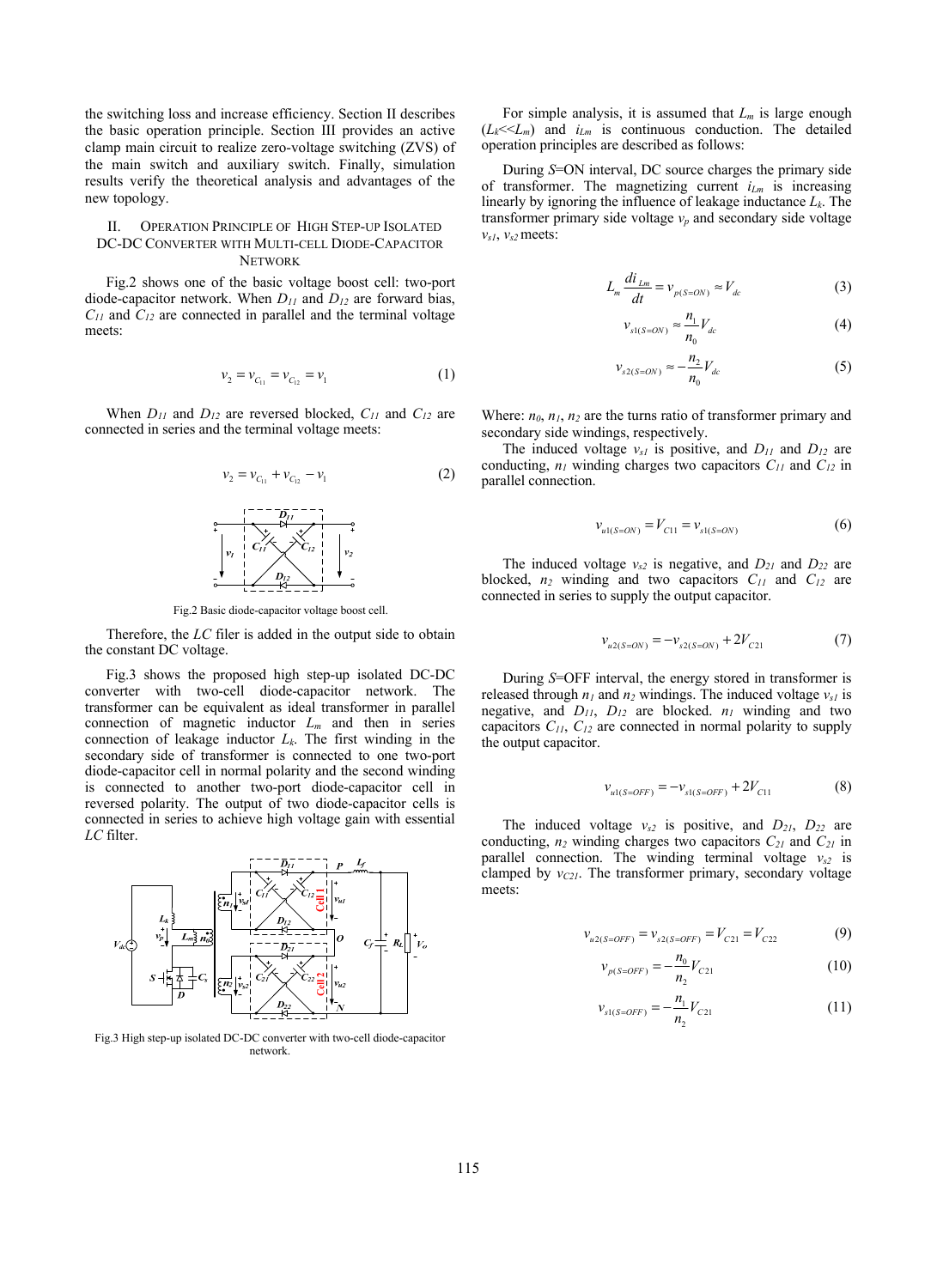In steady state, the average voltage across the magnetic inductor should be zero in one switching time period *Ts*. From  $(3)$  and  $(10)$ , we have

$$
DT_{s} \cdot v_{p(S=ON)} + (1-D)T_{s} \cdot v_{p(S=OFF)} = 0 \tag{12}
$$

By solving the aforementioned equation, the voltage of the capacitor can be derived as

$$
V_{C21} = \frac{n_2}{n_0} \cdot \frac{D}{1 - D} V_{dc}
$$
 (13)

From (4), (5), (6), (7) and (13), during *S*=ON interval, the output voltage *vpn* is:

$$
v_{PN(S=ON)} = v_{u1(S=ON)} + v_{u2(S=ON)} = \left(\frac{n_1}{n_0} + \frac{n_2}{n_0} \cdot \frac{1+D}{1-D}\right) V_{dc} \quad (14)
$$

From (8), (9), (11) and (13), during *S*=OFF interval, the output voltage *vpn* is:

$$
v_{PN(S=OFF)} = v_{u1(S=OFF)} + v_{u2(S=OFF)} = \left(\frac{n_1}{n_0} \cdot \frac{2-D}{1-D} + \frac{n_2}{n_0} \cdot \frac{D}{1-D}\right) V_{dc}
$$
\n(15)

If two secondary windings have the same turns ratio  $n_1 : n_0 = n_2 : n_0 = n$ , during *S*=ON and *S*=OFF interval,  $v_{pn}$  has the same voltage and almost constant.

$$
v_{PN} = \frac{2n}{1 - D} \cdot V_{dc}
$$
 (16)

Therefore*,* two diode-capacitor cells in the secondary side operate in complementary mode to avoid inrush current and achieve almost zero output voltage ripples. *Lf* is designed to eliminate the switching noisy, and its value can be reduced to large extent. Furthermore, during both *S*=*ON* and *S*=*OFF* interval, transformer always provide energy to the output side. It is different from the transformer in conventional fly-back DC-DC converter, which needs relatively large air gap to store energy. Thus, it contributes to small volume.

In steady state, the voltage stress across *S* is reversed polarity connection of DC source and primary side winding during *S*=OFF interval. From (10) and (13), it can be derived as:

$$
v_{S_{\_}Mos} = V_{dc} - v_{p(S=OFF)} = \frac{1}{1 - D} V_{dc} \tag{17}
$$

All the diodes withstand the same voltage stress. The voltage across *D11* and *D12* during *S*=OFF interval is reversed polarity connection of  $v_{C11}$  and  $v_{s1}$ . From (4), (6) and (11), it can be derived as:

$$
v_{S\_Diode} = v_{C11} - v_{s1(S=OFF)} = \frac{n}{1-D} V_{dc}
$$
 (18)

With increasing number of two-port diode-capacitor cells  $(N=2k)$ , the voltage gain of high step-up DC-DC converter can be further increased. The main circuit is shown in Fig.4. Using similar derivation approach, the voltage gain, voltage stress of switch and diode can be rewritten as (19), (20) and (21).

$$
G = \frac{v_o}{V_{dc}} = \frac{N \cdot n}{1 - D} \tag{19}
$$

$$
v_{S_{-}Mos} = \frac{1}{1 - D} V_{dc} = \frac{G}{N \cdot n} V_{dc}
$$
 (20)

$$
v_{S\_Diode} = \frac{n}{1 - D} V_{dc} = \frac{G}{N} V_{dc}
$$
 (21)

Where: *n* is transformer primary, secondary turns ratio, *N* is the number of diode-capacitor cell, *D* is duty ratio of *S*.



Fig.4 High step-up isolated DC-DC converter with multi-cell diode-capacitor network.

Fig.5 shows the relationships of voltage gain and boost duty ratio *D*, transformer turns ratio *n*, and number of basic diodecapacitor cells *N* for high step-up isolated DC-DC converter with multi-cell diode-capacitor network. Fig.6 and 7 show the voltage stress of switching device and power diode. With the increasing number of basic diode-capacitor cell, the voltage stress of switch device and power diodes can be further reduced.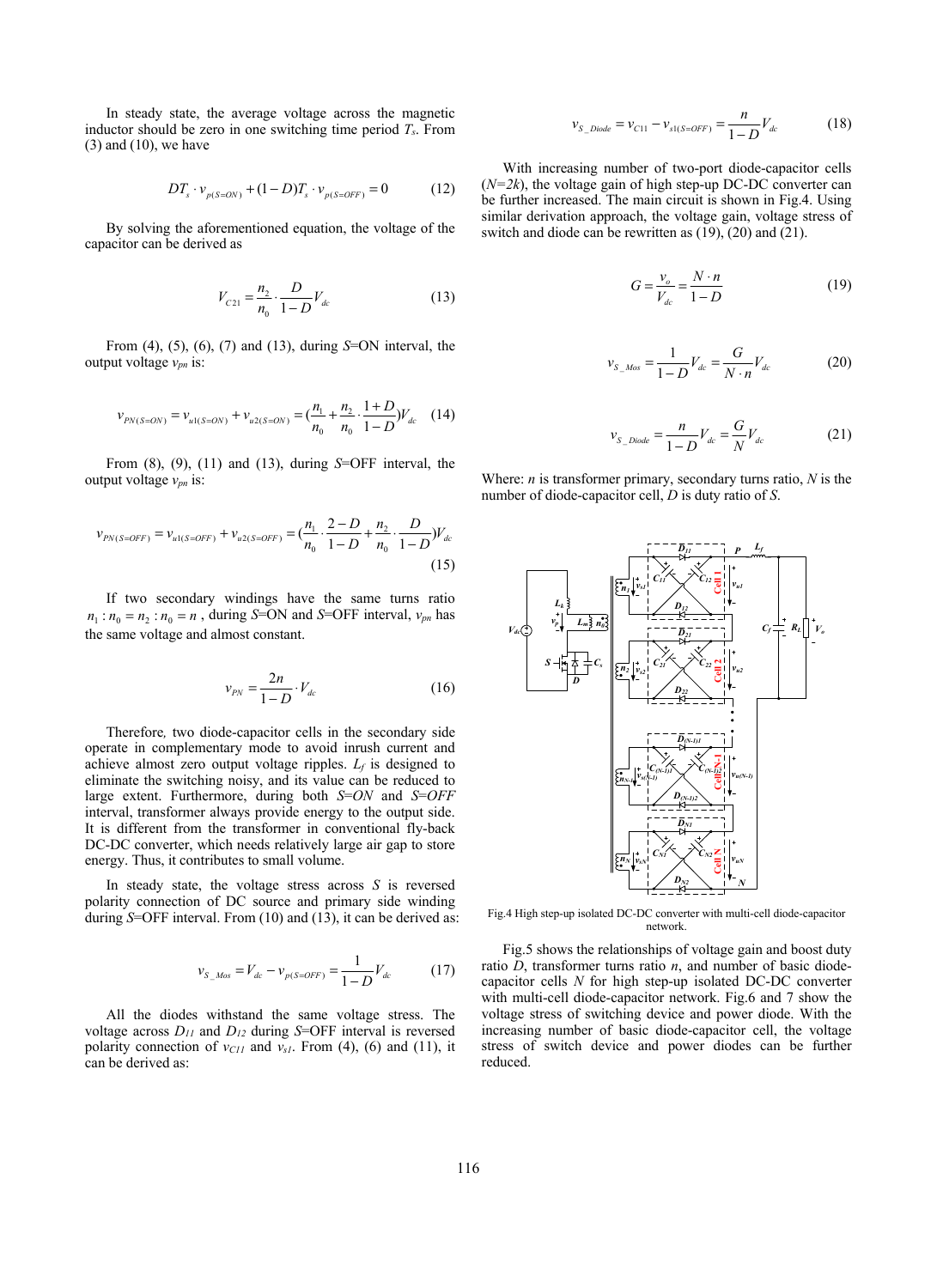

Fig.5 Voltage gain versus boost duty ratio.



 $N=8$ Fig.7 Voltage stress of power diodes.

N=8

.....<del>...</del>.....

#### III. ACTIVE CLAMPED CIRCUIT AND SOFT SWITCHING **REALIZATION**

The leakage inductor of transformer causes high voltage stress and spikes on the switching devices. In order to maintain power devices operating within the safe operating area (SOA), an active clamp circuit including auxiliary switch *Sa* and clamped capacitor *Cr* is introduced to absorb leakage energy. It suppresses voltage spikes as well as provides ZVS operation condition [8]-[10]. Fig.8 shows the active clamped high step-up isolated DC-DC converter with multi-cell diode-capacitor network  $(N=2)$ . Assuming the converter operates under the

continued current mode in steady state, Fig.9 shows the key steady state waveforms of different interval in one switching time period. It includes 8 operation modes in one switching time period.



Fig.8 Active clamped high step-up DC-DC converter with multi-cell diodecapacitor network (*N*=2).



Fig.9 Operation principle of active clamped high step-up DC-DC converter with multi-cell diode-capacitor network (*N*=2).

Mode 1 ( $t_0$ - $t_1$ ): in this mode, *S* is always turned on, and  $S_a$  is turned off. The current across magnetic inductor *Lm* and leakage inductor *Lk* increase linearly, which can be expressed as:

$$
i_{L_m}(t) = i_{L_m}(t_0) + \frac{v_{L_m}}{L_m} \cdot (t - t_0)
$$
 (22)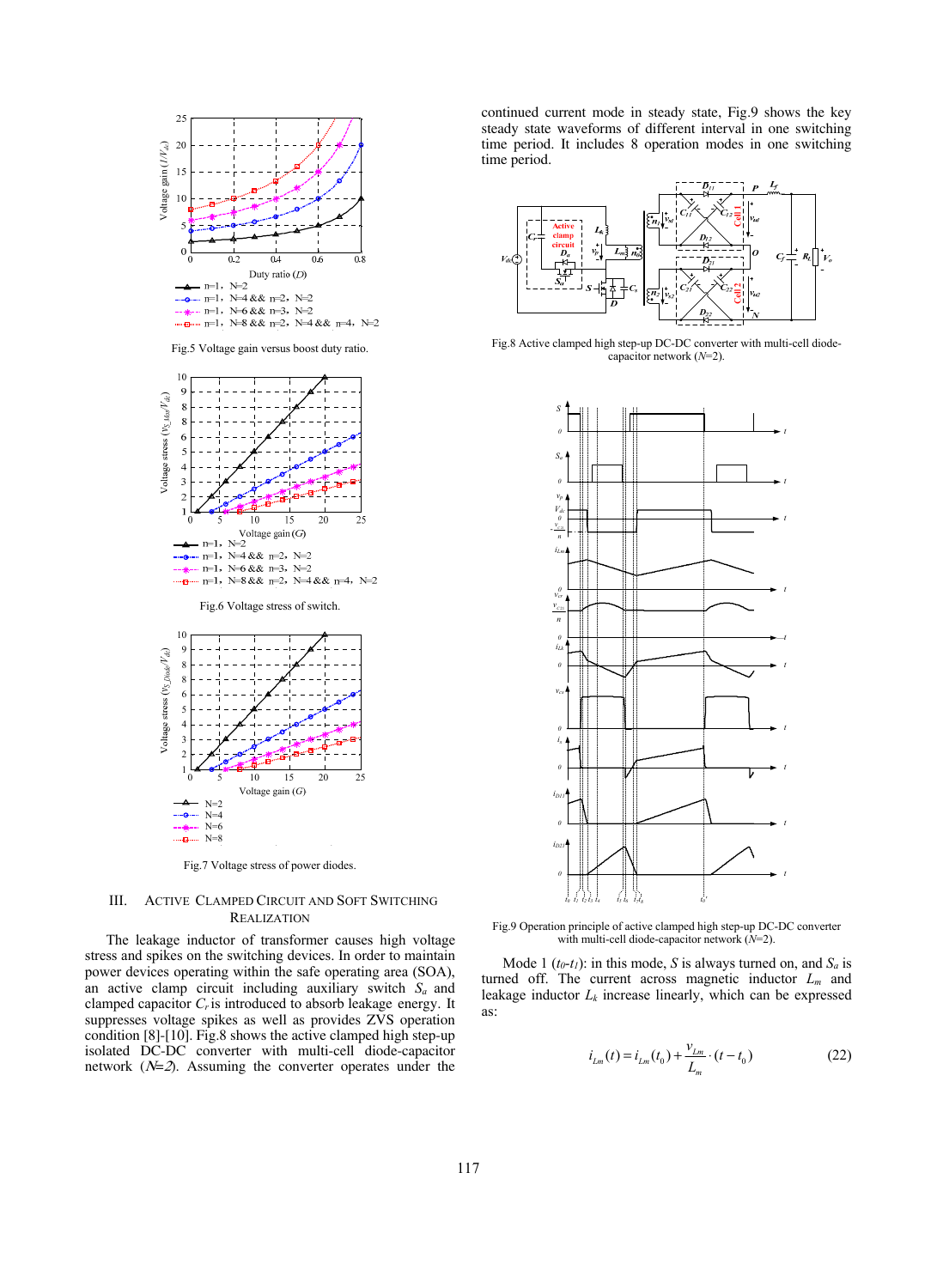Where  $v_{Lm}$  can be approximately calculated as:

$$
v_{Lm} = \frac{L_m}{L_m + L_k} V_{dc}
$$
 (23)

$$
i_{Lk}(t) = i_{dc}(t) = i_{Lk}(t_0) + \frac{V_{dc} - v_{Lm}}{L_k} \cdot (t - t_0)
$$
 (24)

Mode 2  $(t_1-t_2)$ : at  $t_1$  instant, *S* is turned off, and the energy stored in  $L_k$  is transferred to anti-parallel capacitor  $C_s$  of *S*.  $v_{Cs}$ increases immediately. Until  $t_2$  instant,  $i_s$  decreases to zero,  $v_{Cs}$ increases from zero to  $V_{dc} + v_{Cr}$ . The voltage across main switch  $v_{DS}$  and leakage inductor current  $i_{Lk}$  are expressed as:

$$
v_{DS}(t) = v_{Cs}(t)
$$
  
=  $V_{dc}(1 - \cos(\omega_1 \cdot (t - t_1))) + i_{Lk}(t_1) \cdot Z_1 \cdot \sin(\omega_1 \cdot (t - t_1))$  (25)

$$
i_{Lk}(t) \approx i_{Lk}(t_1)\cos(\omega_1 \cdot (t - t_1)) + \frac{V_{dc} - v_{Cs}(t_1)}{Z_1} \cdot \sin(\omega_1 \cdot (t - t_1))
$$
\n(26)

Where:  $\omega_1 = 1/\sqrt{C_s(L_m + L_k)}$ ,  $Z_1 = \sqrt{(L_m + L_k) / C_s}$ .

In practical application, the energy stored in *Cs* is far smaller than *Lk*. *Cs* charging process is very quick*.* Thus, the charging current of capacitor can be seemed as *iLk*.

$$
v_{DS}(t) \approx \frac{i_{Lk}(t_1)}{C_s}(t - t_1)
$$
\n(27)

The secondary winding  $v_{s1}$  charging  $C_{11}$  and  $C_{12}$  through  $D_{11}$  and  $D_{12}$ ,  $C_{11}$  and  $C_{12}$  are connected in parallel to supply the output side. The secondary winding  $v_{s2}$  and  $C_{21}$ ,  $C_{22}$  are in reversed polarity connection to supply the output side.

Mode 3 ( $t_2$ - $t_3$ ): at  $t_2$  instant, the voltage across swich  $v_{DS}$ equals to  $V_{dc}+v_{Cr}$ . The anti-parallel diode of auxiliary switch  $D_a$ starts conducting, which suppress the turn off voltage spike across *S*. leakage inductor  $L_k$  and clamped capacitor  $C_r$  forms a resonant circuit. The charging current of *Cr* is:

$$
i_{Cr}(t) = i_{Lk}(t) \approx i_{Lk}(t_2) \cos(\omega_2 \cdot (t - t_2)) + \frac{v_{Lk}(t_2)}{Z_2} \cdot \sin(\omega_2 \cdot (t - t_2))
$$
\n(28)

Where:  $\omega_2 = 1/\sqrt{C_r (L_m + L_k)}$ ,  $Z_2 = \sqrt{(L_m + L_k) / C_r}$ .

*D11* and *D12* are still conducting, and the current start to decrease. The transformer primary side voltage is clamped. The voltage across  $L_m$  and  $L_k$  are expressed as (29) and (30), respectively.

$$
v_{Lm}(t) \approx \frac{n_0}{n_1} v_{C11}
$$
 (29)

$$
v_{Lk}(t) \approx -v_{Cr} - \frac{n_0}{n_1} v_{C11}
$$
 (30)

Therefore,  $i_{Lm}$  continues to increase and  $i_{Lk}$  starts to decrease.

In order to achieve ZVS of *Sa, Cr* should be selected to maintain half resonant period of  $L_k$  and  $C_r$  is large than the *S*=OFF interval in one switching time period *Ts*. Thus, *Cr* needs to meet:

$$
C_r \ge \frac{(1 - D_{\min})^2}{\pi^2 L_k f_s^2}
$$
 (31)

Where:  $D_{min}$  is the minimum on-state duty ratio of *S*,  $L_k$  is leakage inductance and *fs* is witching frequency.

Mode 4  $(t_3-t_4)$ : at  $t_3$  instant,  $i_{D11}$  and  $i_{D12}$  decrease to zero and *D11*, *D12* are reversed biased. The leakage inductor current suppresses the reverse recovery issue of power diode.  $D_{21}$ ,  $D_{22}$ starts to conduct, the primary side voltage  $v_p$  is reversed and clamped by *vs2*. *iLm* achieves the maximum value. The commutation of powe switch *S* and diodes in the secondary side are completed.  $v_{Lm}$  and  $v_{Lk}$  meet:

$$
v_{Lm}(t) \approx -\frac{n_0}{n_2} v_{C21}
$$
 (32)

$$
v_{Lk}(t) \approx -v_{Cr} + \frac{n_0}{n_2} v_{C21}
$$
 (33)

Therefore, after  $t_3$  instant,  $i_{Lm}$  starts to decrease and  $i_{Lk}$ continues to decrease. In order to achieve ZVS of  $S_a$ ,  $S_a$  should be trigged on before  $t_4$  instant, when  $i_{Lk}$  is reversed.

Mode 5  $(t_4-t_5)$ : at  $t_4$  instant, the current of auxiliary switch  $i_{sa}$  is reversed.  $D_a$  is blocked, and  $S_a$  starts to conduct.  $S_a$ realizes ZVS. *D11* and *D12* are blocked. The secondary winding  $v_{s1}$  and  $C_{11}$ ,  $C_{12}$  are in reversed polarity connection to supply the output side.  $D_{21}$  and  $D_{22}$  are conducting. The secondary winding  $v_{s2}$  and  $C_{21}$ ,  $C_{22}$  are in parallel connection to supply the output side.

Mode 6 ( $t_5-t_6$ ): at  $t_5$  instant,  $S_a$  is turned off.  $D_a$  is blocked. *Lk*, DC source, transformer primary side and *Cs* forms new resonant circuit.  $C_s$  is very small, thus  $C_s$  discharges quickly by  $i_{LK}$ . Until  $t_6$  instant,  $v_{Cs}$  decreases to zero.  $v_{Cs}$  can be expressed as:

$$
v_{Cs}(t) \approx v_d - (v_d - v_{Cs}(t_s))\cos(\omega_3(t - t_s)) + i_{Lk}(t_s)Z_s\sin(\omega_3(t - t_s))
$$
\n(34)

Where:

$$
v_d = V_{dc} + \frac{n_0}{n_2} v_{C21}
$$
,  $\omega_3 = 1 / \sqrt{C_s (L_k + L_m)}$ ,  $Z_3 = \sqrt{(L_k + L_m) / C_s}$ .

In order to achieve ZVS of  $S$ , the energy of  $L_k$  should be larger then that of capacitor  $C_s$ . So,  $L_k$  meets: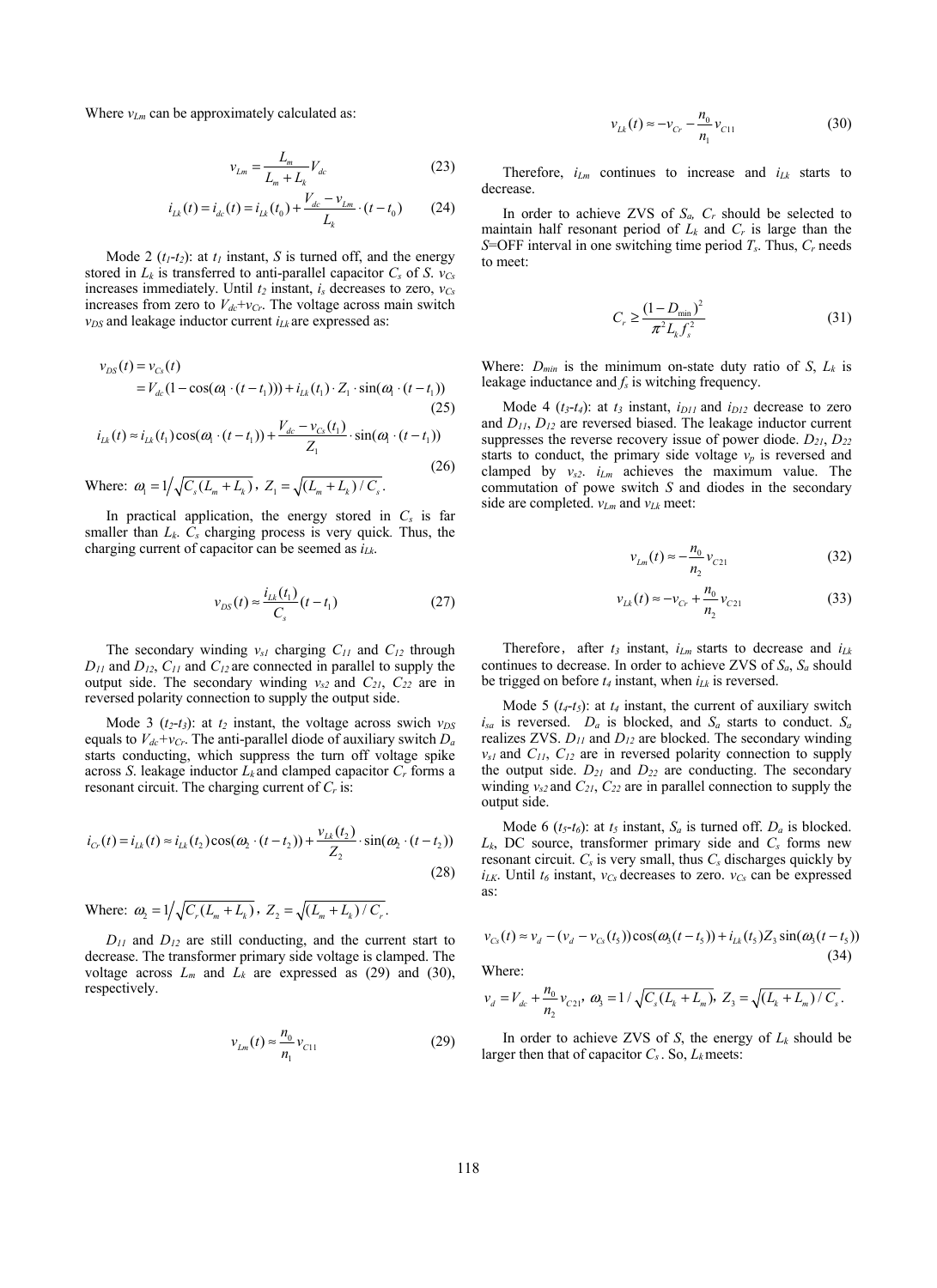$$
L_k > \frac{C_s v_{cs}^2(t_5)}{i_{Lk}^2(t_5)}
$$
(35)

Mode 7 ( $t_6$ - $t_7$ ): at  $t_6$  instant,  $C_s$  discharges to zero. The antiparallel diode of switch  $D$  starts to conduct. Before  $i_{Lk}$  is reversed, *S* should be triggered on.

Mode 8  $(t_7-t_8)$ : before  $t_7$ , S is triggered on, and it achieves ZVS. At  $t_7$  instant,  $i_{Lk}$  is reversed.  $D_{21}$  and  $D_{22}$  are still conducting, and  $i_{D21}$ ,  $i_{D22}$  decrease. The transformer primary side voltage  $v_p$  is clamped,  $v_{Lm}$  and  $v_{Lk}$  are expressed as (36) and (37), respectively.  $i_{Lm}$  continues to decrease and  $i_{Lk}$ increases linearly.

$$
v_{Lm}(t) \approx -\frac{n_0}{n_2} v_{C21}
$$
 (36)

$$
v_{Lk}(t) \approx V_{dc} + \frac{n_0}{n_2} v_{C21}
$$
 (37)

At  $t_8$  instant,  $i_{D21}$  and  $i_{D22}$  decrease to zero, and they are reversed biased. *D11* and *D12* start to conduct. The transformer secondary side voltage  $v_{s1}$  is clamped to  $v_{C11}$ .  $i_{Lm}$  achieves minimum value. The commutation of switch *S* and diodes in the secondary is completed. Until  $t_0$ <sup>'</sup> instant, S is triggered OFF, and the circuit enters into a new switching time period.

## IV. SIMULATION VERIFICATION

Numerical simulations using MATLAB/Simulink have been performed to verify the proposed topology and operation principles. The main circuit parameters are:  $V_{dc} = 30 \sim 48V$ , *Vo=400V, Lk=10uH, Lm=400uH, Cr=4.7uF, Cs=1.5uF, C11=C12=C21=C22=200uF, Lf=5uH, Cf=250uF, RLoad=320Ω, Ts=50us*。

Fig.10 shows the waveforms for high step-up isolated DC-DC converter with multi-cell diode-capacitor network (*N*=2) when  $d=0.55$ . It includes the transformer current  $i_{Lk}$ ,  $i_{Lm}$ , switching voltage  $v_S$ ,  $v_{Sa}$  and current  $i_S$ ,  $i_{Sa}$ , and the intermediate capacitor voltage  $v_{CII}$ ,  $v_{C2I}$ , the output voltage before and after filtered  $v_{PN}$ ,  $v_o$ . The measured capacitor voltage  $v_{C11} = v_{C12} =$ 92V,  $v_{C21} = v_{C22} = 112V$  shown in Fig.9 (a) is a little smaller than the theoretical value 96V and 116V due to voltage drop of transformer leakage inductor and power devices. As shown in Fig.9 (d) and (e), the maximum voltage across *S* and *Sa* is clamped within 140V when they are turned off, thus the relatively low voltage MPSFET can be used. Before *S* and *Sa* are turned on, the drain source voltage decrease to zero. Thus, both switches achieve ZVS.

Fig.11 shows the corresponding waveforms for high stepup isolated DC-DC converter with multi-cell diode-capacitor network ( $N=2$ ) when  $V_{dc}=30V$ . In steady state,  $d=0.72$ . The simulation results are almost consistent with the theoretical calculated value. *S* and *Sa* achieve ZVS under wide input voltage range.



(e) Voltage and current of *Sa*.

Fig.10 Waveforms of active clamped high step-up DC-DC converter with multi-cell diode-capacitor network (*N*=2).